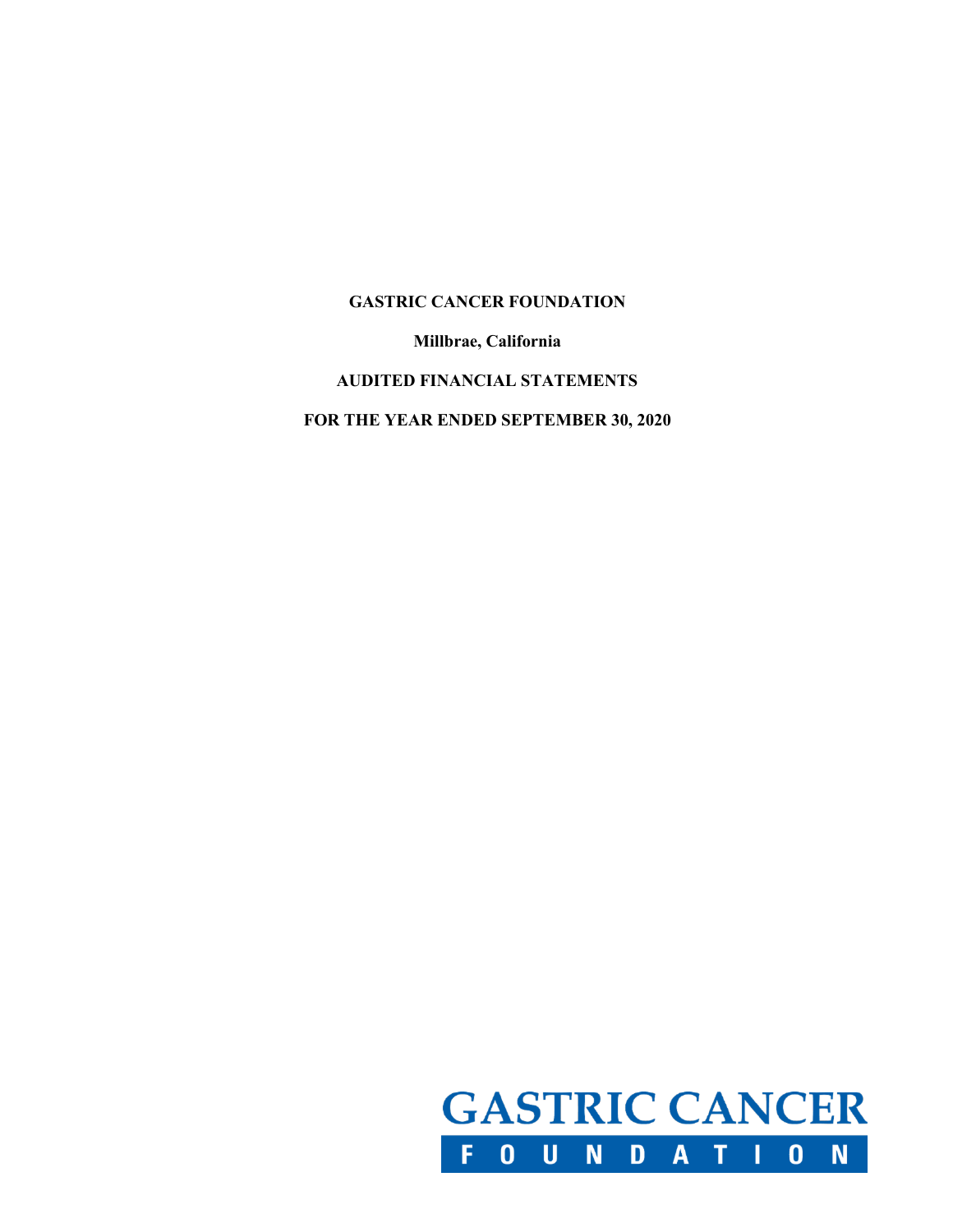# **CONTENTS**

|                               |                                                   | <b>PAGES</b> |
|-------------------------------|---------------------------------------------------|--------------|
| Independent Auditor's Report  |                                                   | $2 - 3$      |
| Exhibits:                     |                                                   |              |
| $A^{\prime\prime}$            | <b>Statement of Financial Position</b>            | 4            |
| " $B$ "                       | Statement of Activities and Changes in Net Assets | 5            |
| C                             | <b>Statement of Cash Flows</b>                    | 6            |
| $\mathrm{``D''}$              | <b>Statement of Functional Expenses</b>           | 7            |
| Notes to Financial Statements |                                                   | 8-12         |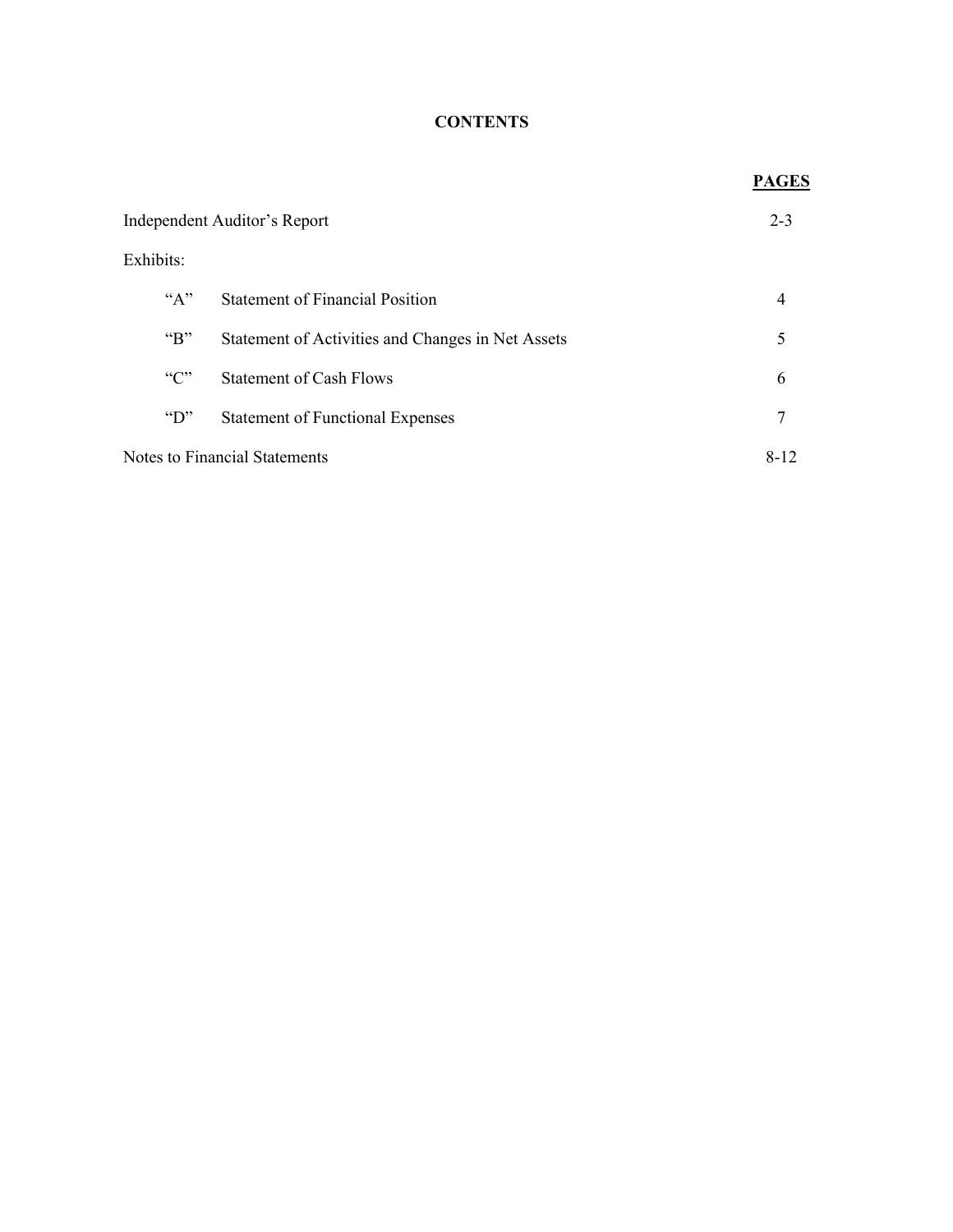Carla G. Daniel, EA Andrea W. Eason, CPA, CGMA Ben Johnson, CPA, MBA Robin H. McDuffie, CPA, CGMA M. Neely McLaughlin, CPA, MBA, CGMA Deetra B. Watson, CPA, CGMA



**MEMBERS:** American Institute of Certified Public Accountants

North Carolina Association of Certified Public Accountants

#### **INDEPENDENT AUDITOR'S REPORT**

Page 1 of 2

Board of Directors of Gastric Cancer Foundation Millbrae, California

We have audited the accompanying financial statements of Gastric Cancer Foundation (a North Carolina nonprofit corporation), which comprise the statement of financial position as of September 30, 2020, and the related statement of activities and changes in net assets, cash flows, and functional expenses for the year then ended, and the related notes to the financial statements.

#### *Management's Responsibility for the Financial Statements*

Management is responsible for the preparation and fair presentation of these financial statements in accordance with accounting principles generally accepted in the United States of America; this includes the design, implementation, and maintenance of internal control relevant to the preparation and fair presentation of financial statements that are free from material misstatement, whether due to fraud or error.

#### *Auditor's Responsibility*

Our responsibility is to express an opinion on these financial statements based on our audit. We conducted our audit in accordance with auditing standards generally accepted in the United States of America. Those standards require that we plan and perform the audit to obtain reasonable assurance about whether the financial statements are free from material misstatement.

An audit involves performing procedures to obtain audit evidence about the amounts and disclosures in the financial statements. The procedures selected depend on the auditor's judgment, including the assessment of the risks of material misstatement of the financial statements, whether due to fraud or error. In making those risk assessments, the auditor considers internal control relevant to the entity's preparation and fair presentation of the financial statements in order to design audit procedures that are appropriate in the circumstances, but not for the purpose of expressing an opinion on the effectiveness of the entity's internal control. Accordingly, we express no such opinion. An audit also includes evaluating the appropriateness of accounting policies used and the reasonableness of significant accounting estimates made by management, as well as evaluating the overall presentation of the financial statements.

We believe that the audit evidence we have obtained is sufficient and appropriate to provide a basis for our audit opinion.

# **BLACKMAN & SLOOP, CPAS, P.A.**

Phone/919.942.8700 • Fax/919.968.4766 • Toll Free/877.854.7530 The Exchange West at Meadowmont • 1414 Raleigh Road, Suite 300 • Chapel Hill, North Carolina 27517 www.b-scpa.com • email:cpa@b-scpa.com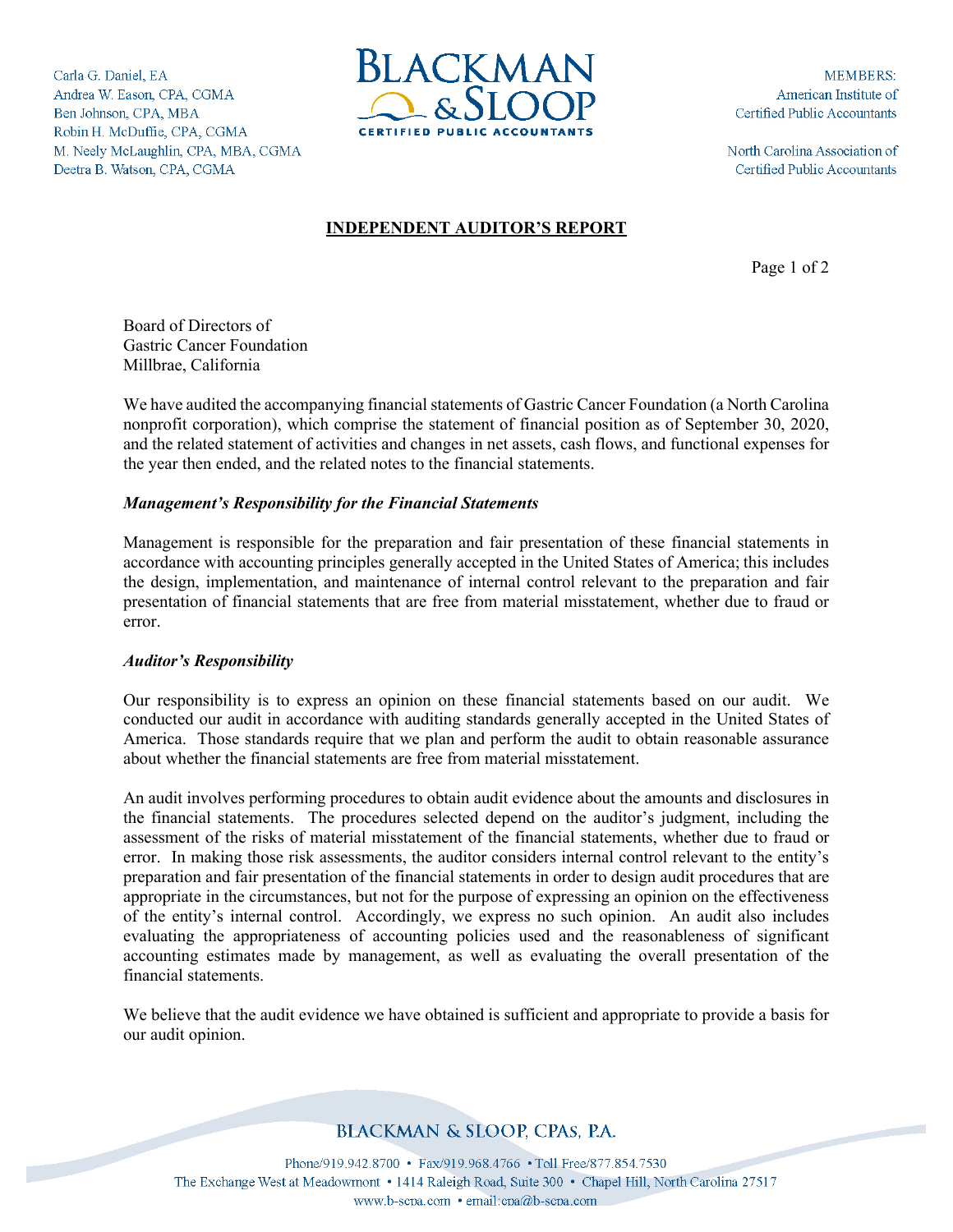#### *Opinion*

In our opinion, the financial statements referred to above present fairly, in all material respects, the financial position of Gastric Cancer Foundation as of September 30, 2020, and the changes in its net assets and its cash flows for the year then ended, in accordance with accounting principles generally accepted in the United States of America.

Blackman & Sloop

Chapel Hill, North Carolina June 30, 2021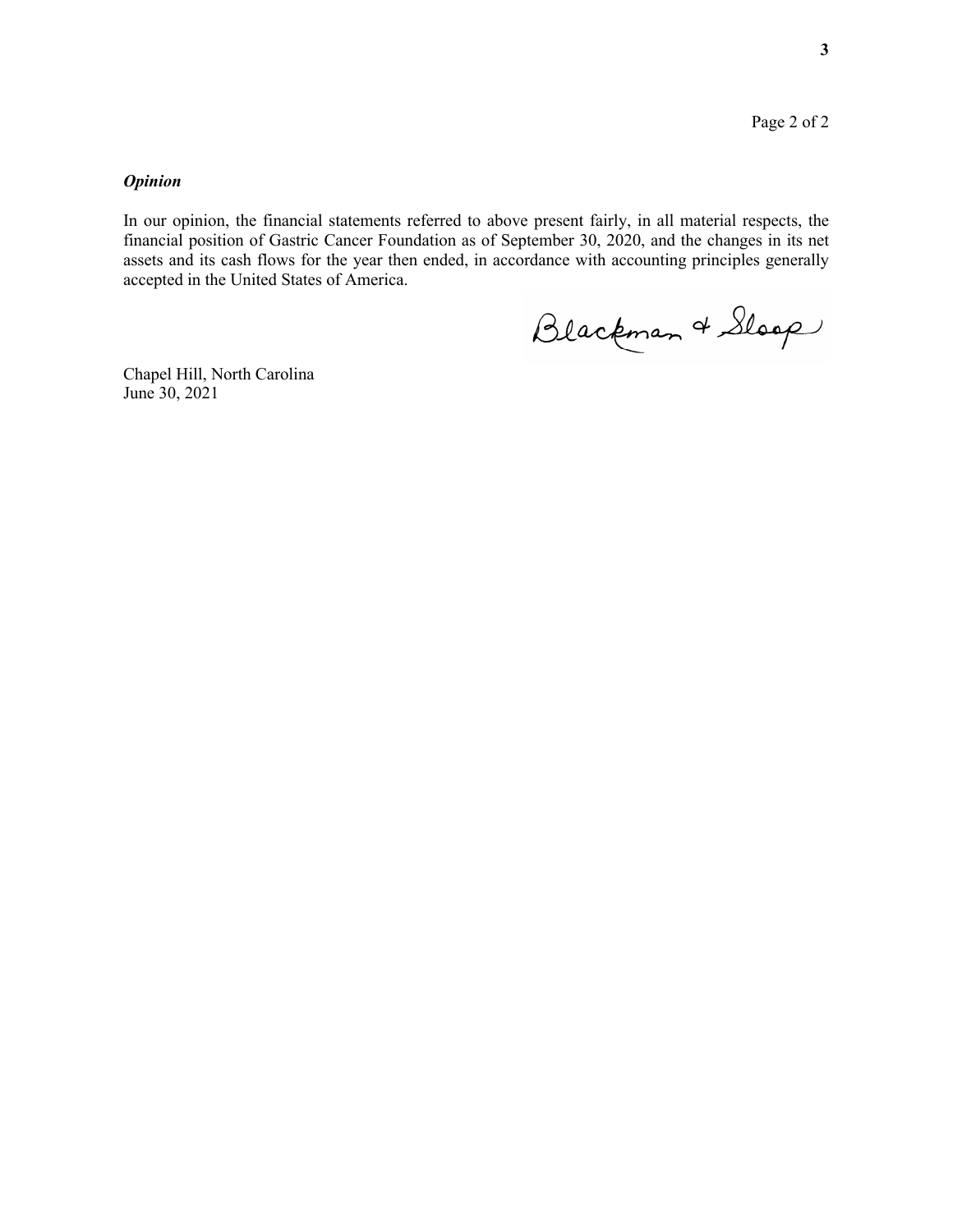### **STATEMENT OF FINANCIAL POSITION**

# **EXHIBIT A**

# **September 30, 2020**

## **ASSETS**

| <b>CURRENT ASSETS:</b>                  |               |
|-----------------------------------------|---------------|
| Cash and cash equivalents               | \$<br>713,169 |
| Grants and contributions receivable     | 12,331        |
| <b>TOTAL ASSETS</b>                     | 725,500       |
| <b>LIABILITIES AND NET ASSETS</b>       |               |
| <b>CURRENT LIABILITIES:</b>             |               |
| Accounts payable                        | \$<br>32,070  |
| Accrued payroll and related liabilities | 12,562        |
| <b>TOTAL LIABILITIES</b>                | 44,632        |
| <b>NET ASSETS:</b>                      |               |
| Without donor restrictions              | 659,618       |
| With donor restrictions                 | 21,250        |
| <b>TOTAL NET ASSETS</b>                 | 680,868       |
| <b>TOTAL LIABILITIES AND NET ASSETS</b> | \$<br>725,500 |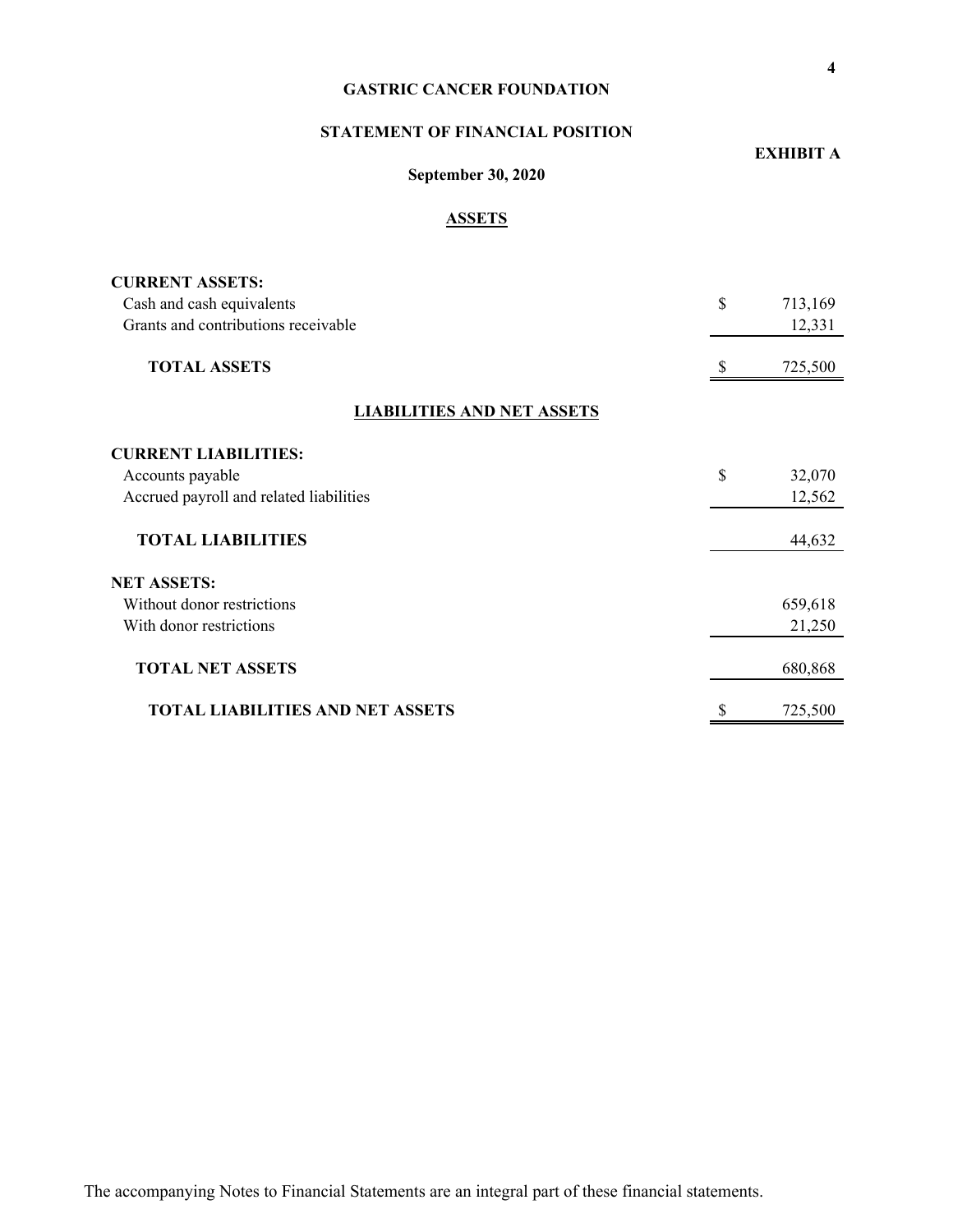#### **STATEMENT OF ACTIVITIES AND CHANGES IN NET ASSETS**

#### **For the Year Ended September 30, 2020**

# **Without Donor With Donor Restrictions Restrictions Total SUPPORT AND REVENUE: SUPPORT:** Grants and contributions  $\begin{array}{cccc} \text{S} & 973,431 & \text{S} & 94,000 & \text{S} & 1,067,431 \end{array}$ Donated services 23,438 - 23,438 **TOTAL SUPPORT:** 996,869 94,000 1,090,869 **REVENUE:** Other income 158 - 158 997,027 94,000 1,091,027 Net assets released from restrictions 72,750 (72,750) -**TOTAL SUPPORT AND REVENUE:** 1,069,777 21,250 1,091,027 **EXPENSES:** Program services 309,295 - 309,295 Management and general  $70,580$  -  $70,580$ Fundraising 40,284 - 40,284 **TOTAL EXPENSES** 420,159 - 420,159 **CHANGES IN NET ASSETS** 649,618 21,250 670,868 **NET ASSETS - BEGINNING OF YEAR** 10,000 - 10,000 **NET ASSETS - END OF YEAR** \$ 659,618 \$ 21,250 \$ 680,868

**EXHIBIT B**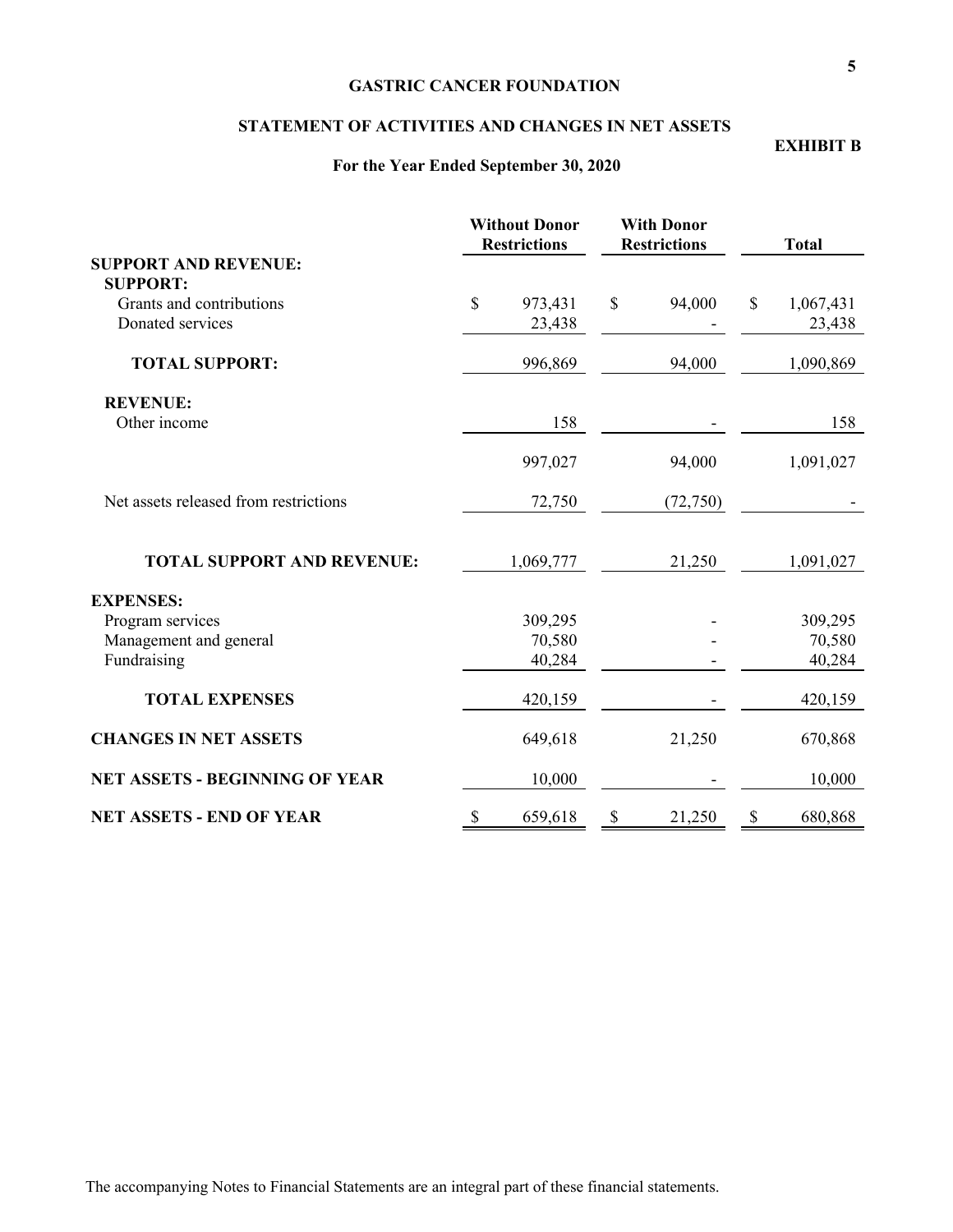| <b>GASTRIC CANCER FOUNDATION</b>                               |    |                    |  |  |  |
|----------------------------------------------------------------|----|--------------------|--|--|--|
| <b>STATEMENT OF CASH FLOWS</b>                                 |    |                    |  |  |  |
| For the Year Ended September 30, 2020                          |    | <b>EXHIBIT C</b>   |  |  |  |
| <b>CASH FLOWS FROM OPERATING ACTIVITIES:</b>                   |    |                    |  |  |  |
| Changes in net assets                                          | \$ | 670,868            |  |  |  |
| Adjustments to reconcile changes in net assets to net          |    |                    |  |  |  |
| cash provided by operating activities:                         |    |                    |  |  |  |
| (Decrease) increase in cash arising from changes in            |    |                    |  |  |  |
| assets and liabilities:<br>Grants and contributions receivable |    |                    |  |  |  |
| Accounts payable                                               |    | (12,331)<br>32,070 |  |  |  |
| Accrued payroll and related liabilities                        |    | 12,562             |  |  |  |
|                                                                |    |                    |  |  |  |
| <b>NET CASH PROVIDED BY OPERATING ACTIVITIES</b>               |    | 703,169            |  |  |  |
| NET INCREASE IN CASH AND CASH EQUIVALENTS                      |    | 703,169            |  |  |  |
| CASH AND CASH EQUIVALENTS - BEGINNING OF YEAR                  |    | 10,000             |  |  |  |
| CASH AND CASH EQUIVALENTS - END OF YEAR                        | \$ | 713,169            |  |  |  |
|                                                                |    |                    |  |  |  |
| <b>SUPPLEMENTAL DISCLOSURES:</b>                               |    |                    |  |  |  |
| Non-cash activity:<br>Donated services                         | \$ | 23,438             |  |  |  |

**6**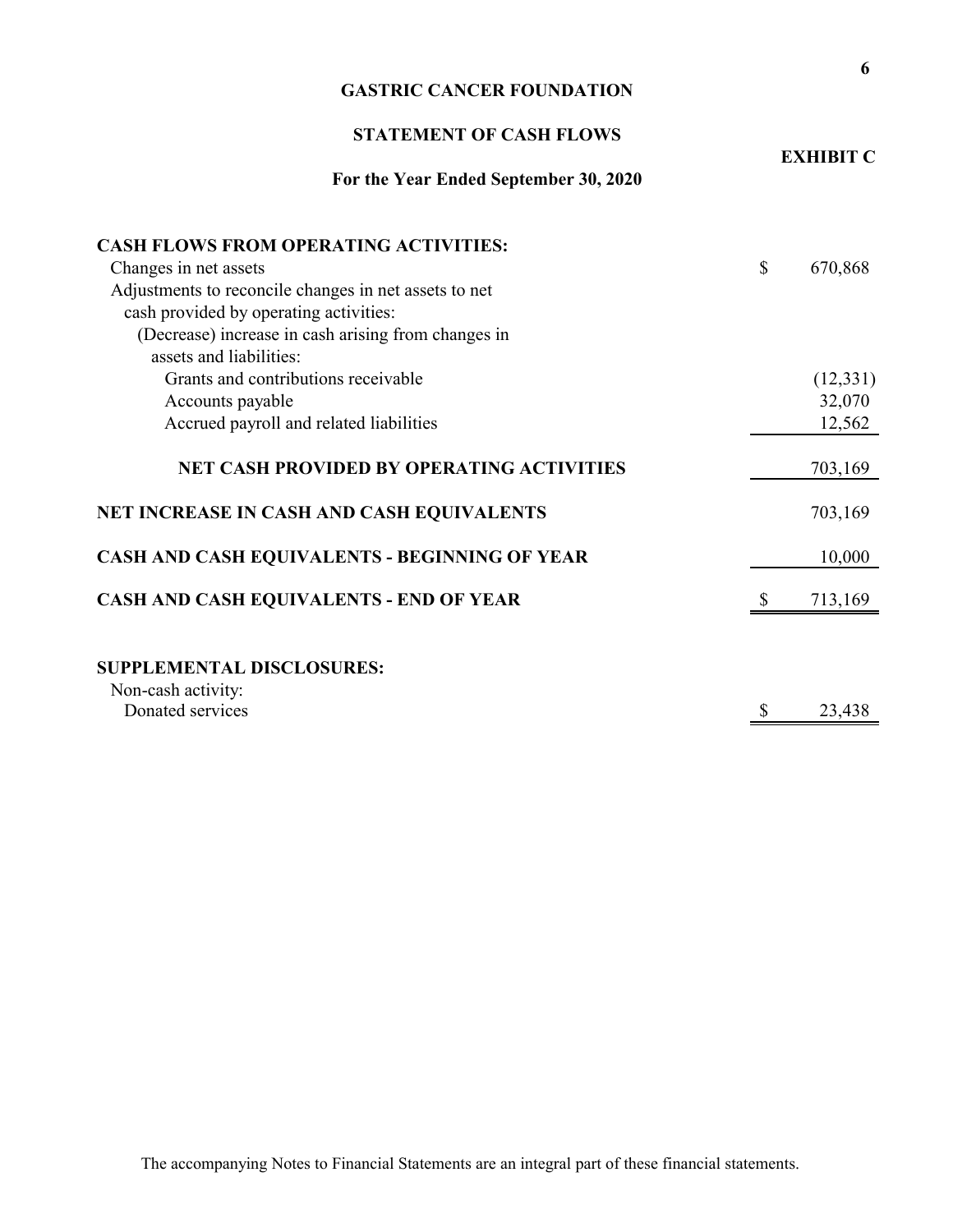### **STATEMENT OF FUNCTIONAL EXPENSES**

|                            |   | Program<br><b>Services</b> |    | Management<br>and General | <b>Fundraising</b> |        | <b>Totals</b> |         |
|----------------------------|---|----------------------------|----|---------------------------|--------------------|--------|---------------|---------|
| Grants to others           | S | 260,000                    | \$ |                           | ۵J.                |        | S             | 260,000 |
| Professional fees          |   | 26,723                     |    | 47,623                    |                    | 29,517 |               | 103,863 |
| Salaries and payroll taxes |   | 5,822                      |    | 13,974                    |                    | 3,494  |               | 23,290  |
| Other expenses             |   | 16,750                     |    | 66                        |                    | 858    |               | 17,674  |
| Office expenses            |   |                            |    | 5,667                     |                    | 2,375  |               | 8,042   |
| Insurance                  |   |                            |    | 3,153                     |                    |        |               | 3,153   |
| Event expenses             |   |                            |    |                           |                    | 2,852  |               | 2,852   |
| Advertising and marketing  |   |                            |    | 97                        |                    | 1,188  |               | 1,285   |
| Total functional expenses  |   | 309,295                    |    | 70,580                    |                    | 40,284 | ς             | 420,159 |

**For the Year Ended September 30, 2020**

**EXHIBIT D**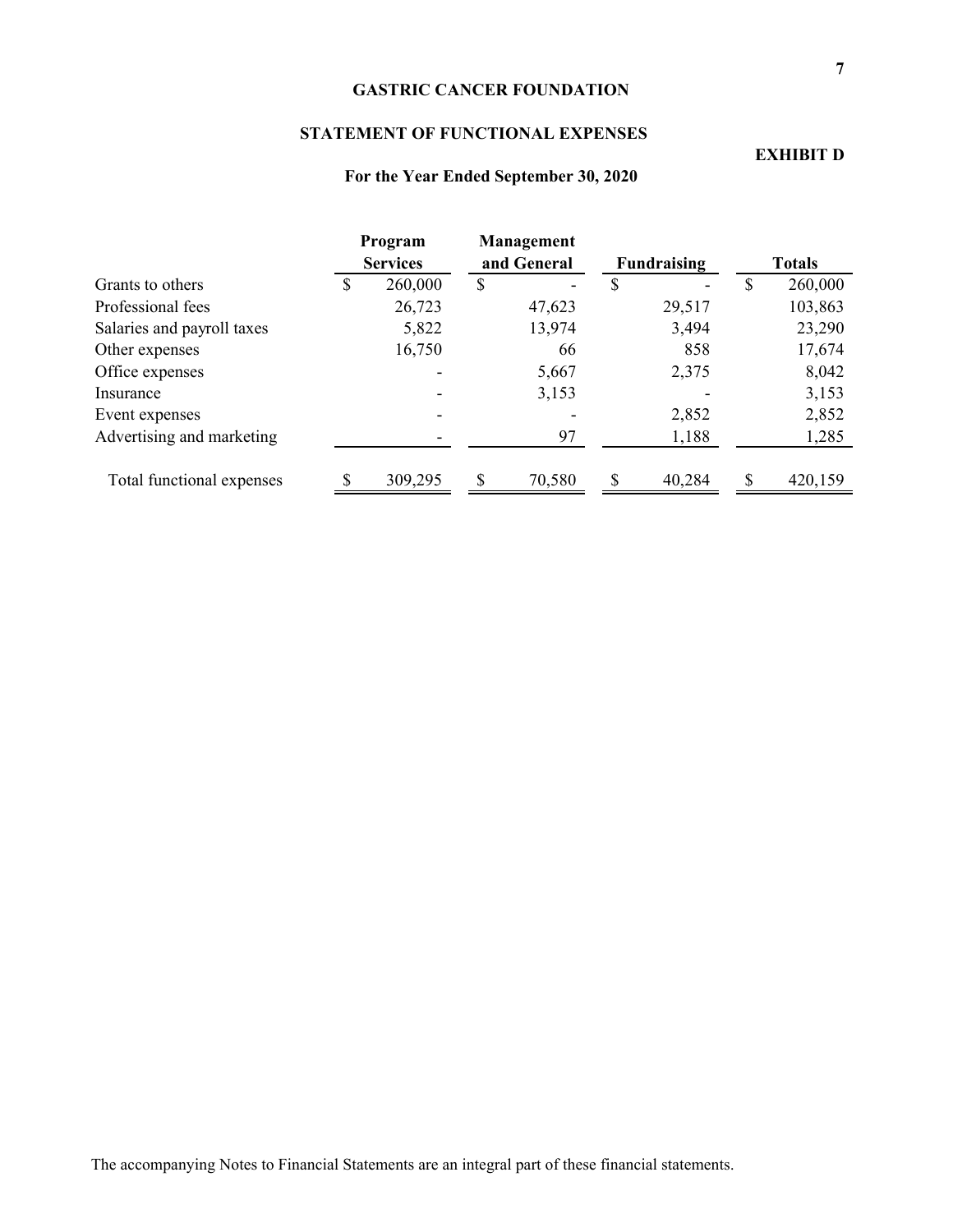#### **NOTES TO FINANCIAL STATEMENTS**

Page 1 of 5

#### **ORGANIZATION**

Gastric Cancer Foundation (the "Foundation") is a nonprofit corporation whose mission is to improve the lives of people who are affected by gastric cancer and to work with leading researchers to find a cure. The Foundation funds research that increases understanding of the disease and focuses on developing better diagnostics and treatments and ultimately a cure. The Foundation supports patients with reliable and useful information and resources, and a compassionate community that truly understands.

#### **SUMMARY OF SIGNIFICANT ACCOUNTING POLICIES**

A. Basis of Accounting.

The Foundation's financial statements are prepared on the accrual basis of accounting in accordance with accounting principles generally accepted in the United States of America ("U.S. GAAP"). Accordingly, revenues and support are recognized when earned, and expenses are recognized when the obligation is incurred.

The Foundation reports gifts of cash and other assets as support with donor restrictions if they are received with donor stipulations that limit the use of the donated assets. When a donor restriction expires, that is, when a stipulated time restriction ends or purpose restriction is accomplished, net assets with donor restrictions are reclassified to net assets without donor restrictions and reported in the statement of activities and changes in net assets as net assets released from restrictions.

B. Cash and Cash Equivalents.

Cash and cash equivalents consist of monies on deposit at financial institutions and money market funds. At times, the Foundation places deposits with high-quality financial institutions that may be in excess of federally insured amounts. The Foundation has not experienced any financial loss related to such deposits.

C. Grants and Contributions Receivable.

Unconditional grants and contributions that are expected to be collected within one year, are recorded at net realizable value and are recognized as support and assets in the period received. Unconditional grants and contributions expected to be collected in future years are initially recorded at fair value using present value techniques incorporating risk-adjusted discount rates designed to reflect the assumptions market participants would use in pricing the asset. In subsequent years, amortization of the discount is included in grants and contribution revenue in the statement of activities and changes in net assets. Conditional promises to give are recognized when conditions on which they depend are substantially met.

The Foundation provides an allowance for uncollectible accounts equal to the estimated losses that are expected to be incurred in collection. The allowance is based on historical collection experience and a review by management of the current status of the existing promises to give. As of September 30, 2020, management deemed all grants and contributions receivable fully collectible.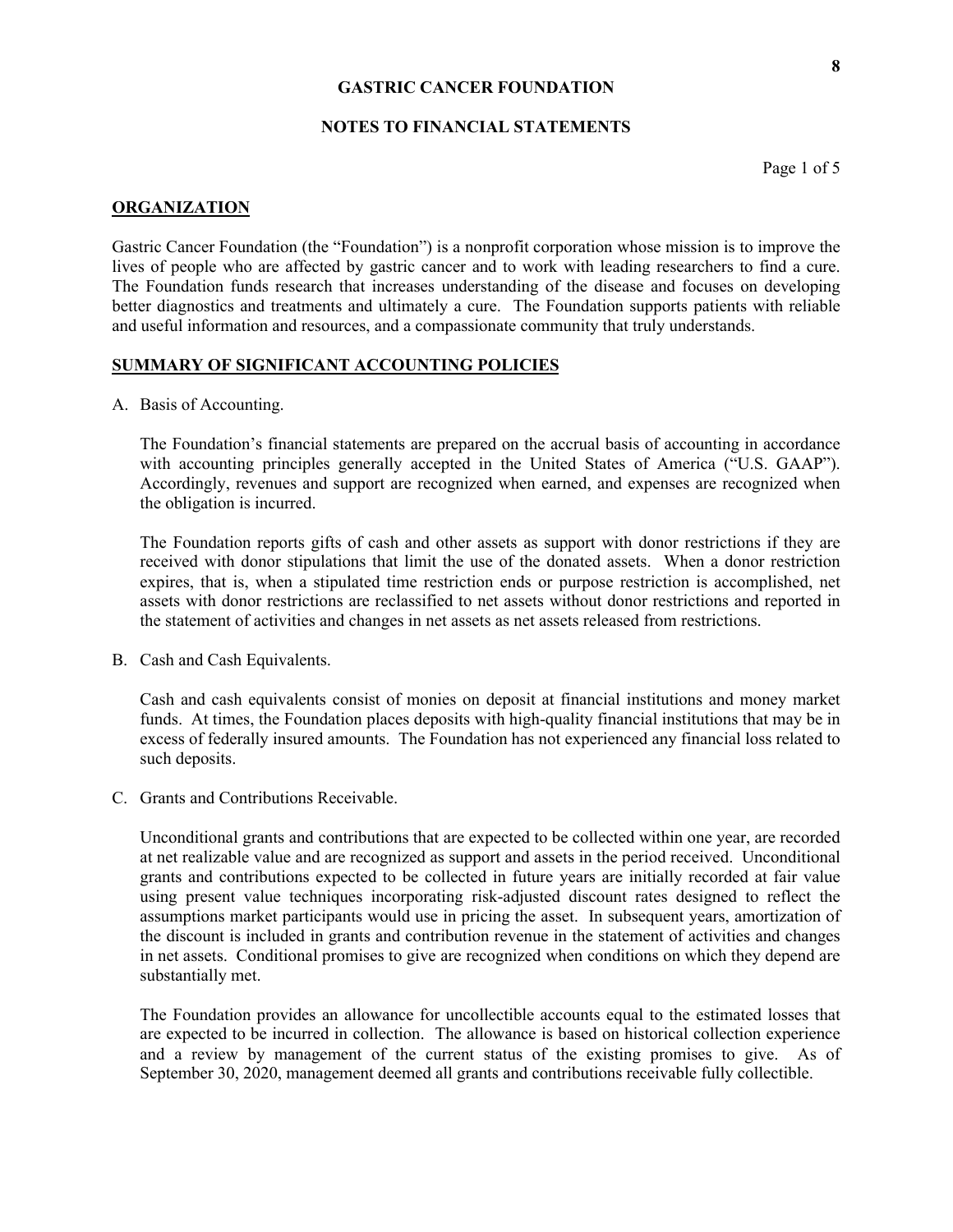#### **NOTES TO FINANCIAL STATEMENTS**

Page 2 of 5

#### **SUMMARY OF SIGNIFICANT ACCOUNTING POLICIES (CONTINUED)**

D. Revenue Recognition.

Revenue from grants which are deemed to be unconditional contributions is recognized when the grantor makes a promise to give to the Foundation. Contributions that are restricted by the grantor are reported as increases in net assets with donor restrictions. Conditional grants, that is, those with a measurable performance or other barrier, and a right of return, are not recognized until the conditions upon which they depend have been substantially met.

E. Net Assets.

Net assets and support and revenue are classified based on the existence or absence of donor or grantor-imposed restrictions. Accordingly, net assets and changes therein are classified and reported as follows:

*Net Assets Without Donor Restrictions -* Net assets available for use in general operations and not subject to donor (or certain grantor) restrictions. These resources include amounts generated from operations, undesignated gifts, and investments in property and equipment.

*Net Assets With Donor Restrictions* - Net assets subject to donor (or certain grantor) imposed restrictions. Some donor-imposed restrictions are temporary in nature, such as those that will be met by the passage of time or other events specified by the donor. Other donor-imposed restrictions are perpetual in nature, where the donor stipulates that resources be maintained in perpetuity. Donorimposed restrictions are released when a restriction expires, that is, when the stipulated time has elapsed, when the stipulated purpose for which the resource was restricted has been fulfilled, or both.

F. Grant Expense.

Grant expense is recognized in the period the grant is approved, provided the grant is not subject to significant future conditions. Conditional grants are recognized as grant expense and as a grant payable in the period in which the grantee meets the terms of the conditions. The Foundation works in conjunction with The V Foundation to select grant recipients, and disburses grant monies through The V Foundation. Annual reporting is required from all grantees.

G. Estimates.

The preparation of financial statements in conformity with U.S. GAAP requires management to make estimates and assumptions that affect the reported amounts of assets and liabilities and disclosure of contingent assets and liabilities at the date of the financial statements and the reported amounts of revenues and expenses during the reporting period. Accordingly, actual results could differ from those estimates.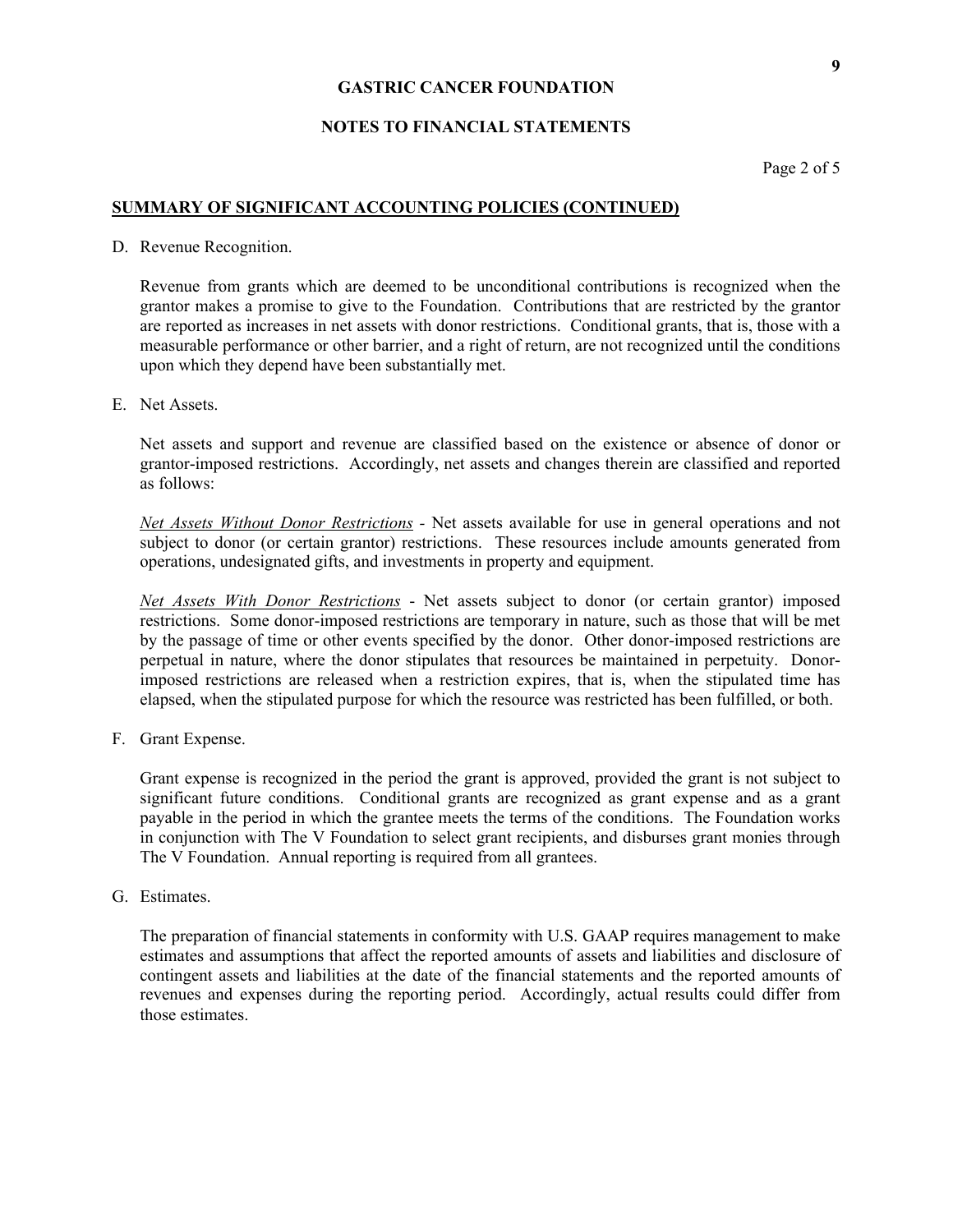#### **NOTES TO FINANCIAL STATEMENTS**

Page 3 of 5

#### **SUMMARY OF SIGNIFICANT ACCOUNTING POLICIES (CONTINUED)**

H. Advertising and Marketing.

Advertising and marketing costs totaling \$1,285 during the year ended September 30, 2020, were expensed as incurred.

I. Tax Status.

The Foundation is an exempt organization under Section  $501(c)(3)$  of the Internal Revenue Code, and is classified as other than a private foundation. The entity is annually required to file a Return of Foundation Exempt from Income Tax (Form 990) with the IRS. In addition, the entity is subject to income tax on net income that is derived from business activities that are unrelated to their exempt purposes. The Foundation is exempt from state income taxes under section 23701(d) of the California Revenue and Taxation Code. If applicable, the Foundation reports interest and penalties related to unrecognized tax positions as interest expense under management and general expenses.

J. New Accounting Pronouncements.

In June 2018, FASB issued ASU 2018-08, *Clarifying the Scope and the Accounting Guidance for Contributions Received and Contributions Made*. This standard assists entities in evaluating whether transactions should be accounted for as contributions or exchange transactions and determining whether a contribution is conditional. The Foundation has implemented the provisions of ASU 2018- 08 applicable to both contributions received and to contributions made in the accompanying financial statements under a modified prospective basis. Accordingly, there is no effect on net assets in connection with the implementation of ASU 2018-08.

#### **LIQUIDITY AND AVAILABILITY**

Financial assets available for general expenditure, that is without donor or other restrictions limiting their use, within one year of the statement of financial position date comprise the following:

| Cash and cash equivalents                         | S | 713,169   |
|---------------------------------------------------|---|-----------|
| Grants and contributions receivable               |   | 12,331    |
|                                                   |   | 725,500   |
| Less amounts unavailable for general expenditures |   |           |
| within one year, due to:                          |   |           |
| Restrictions by donor                             |   | (21,250)  |
| Designation by board as operating reserve         |   | (125,000) |
| Financial assets available to meet cash needs for |   |           |
| general expenditures within one year              |   | 579,250   |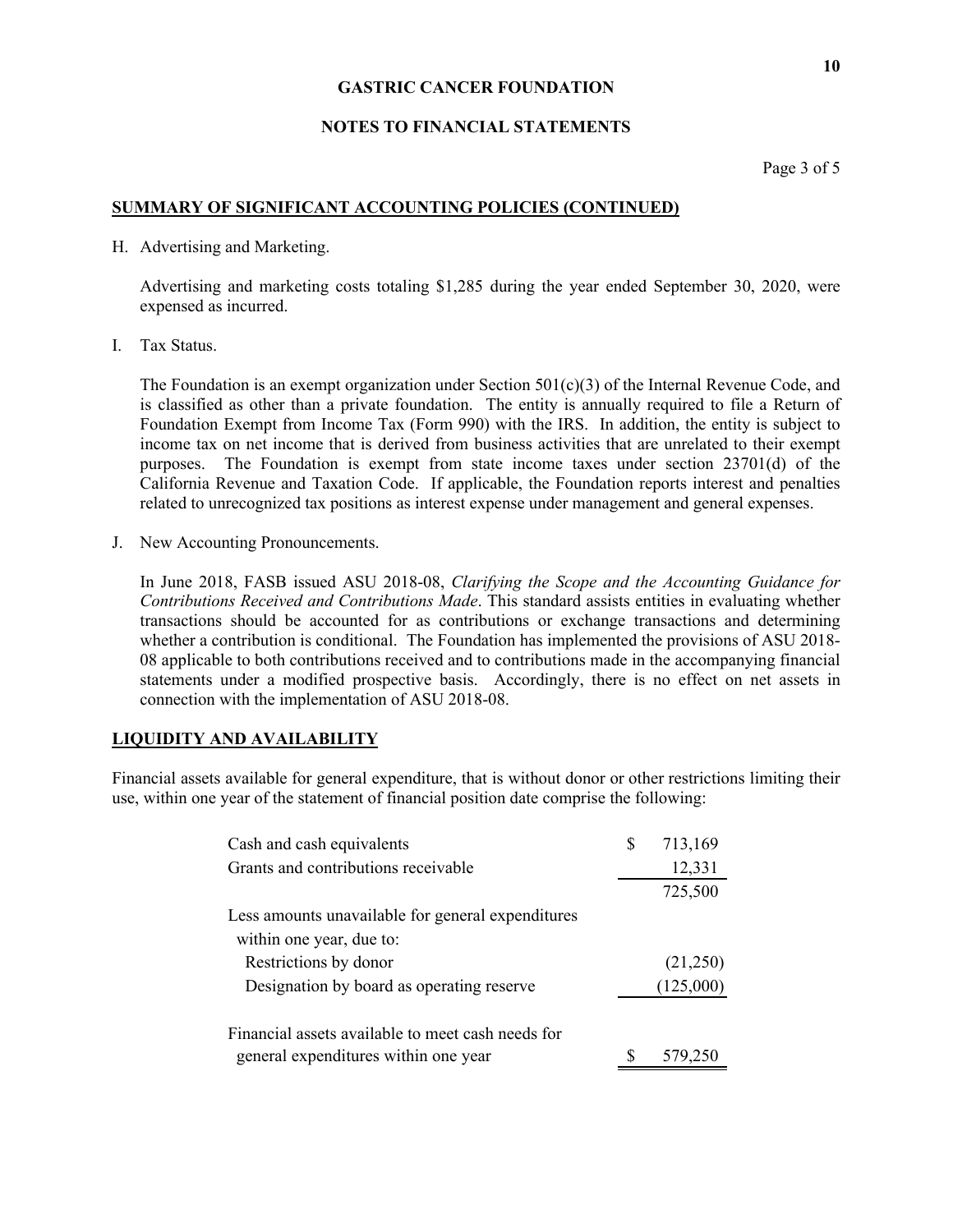#### **NOTES TO FINANCIAL STATEMENTS**

Page 4 of 5

#### **LIQUIDITY AND AVAILABILITY (CONTINUED)**

As part of the Foundation's liquidity management, it structures its financial assets to be available as its general expenditures, liabilities, and other obligations come due. The majority of the Foundation's expenditures consist of salaries and wages, professional fees, and grants to others. The bulk of these are for various program activities, which will vary depending on grants received. As such, the expenses would be decreased or eliminated completely if funding was not available. Additionally, the \$125,000 designated by the board as an operating reserve could be undesignated and utilized for general expenditures if considered necessary. Ultimately, management will adjust spending in accordance with funding sources. Management believes financial assets available to meet cash needs for general expenditures within one year to be sufficient.

#### **NET ASSETS WITHOUT DONOR RESTRICTIONS**

Net assets without donor restrictions includes \$125,000 designated by the board of directors as an operating reserve.

#### **NET ASSETS WITH DONOR RESTRICTIONS**

Net assets with donor restrictions for the year ended September 30, 2020, consists of \$21,250, which is restricted by donors for use in providing patient resources.

#### **DONATED SERVICES**

The Foundation recognizes donated services that create or enhance nonfinancial assets or require specialized skills and would typically need to be purchased if not provided by donation. The Foundation recognized \$23,438 in donated services during the year ended September 30, 2020.

Additionally, a number of persons have donated a significant amount of time and services to the Foundation's operations that have not been recognized in the accompanying financial statements.

#### **CONCENTRATIONS**

Support from one funding source constitutes 88% of total grants and contributions revenue received during the year ended September 30, 2020. Grants and contributions receivable from one donor represents 100% of total grants and contributions receivable at September 30, 2020.